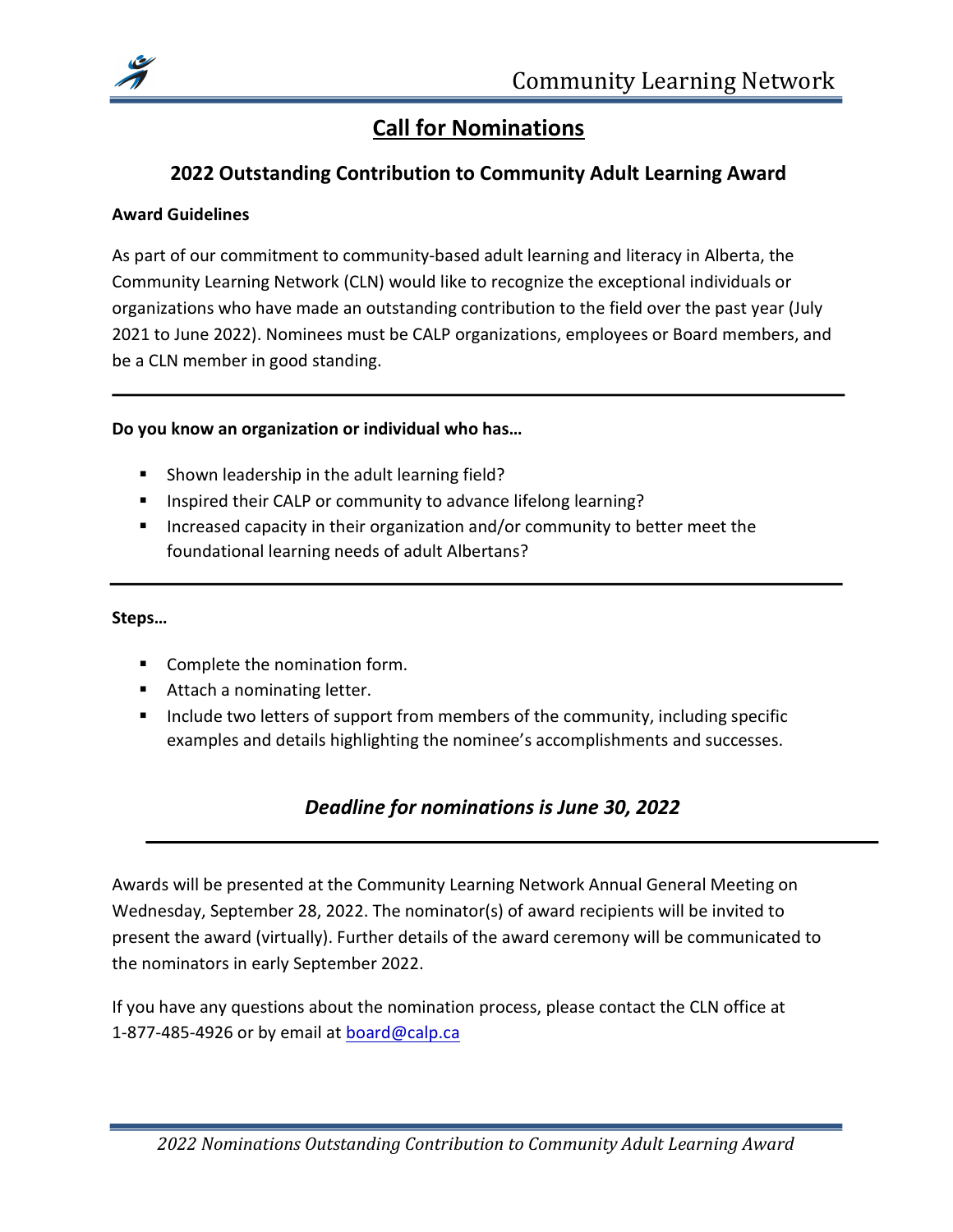

# Nomination Form

## 2022 Outstanding Contribution to Community Adult Learning Award

| <b>Nominee's Information</b>         |  |
|--------------------------------------|--|
| Full Name/Organization               |  |
| Position (i.e. - Staff, Chairperson) |  |
| (if applicable)                      |  |
| <b>Community Adult Learning</b>      |  |
| Program Office                       |  |
| <b>Mailing Address</b>               |  |
| <b>Phone Number</b>                  |  |
| <b>Primary Email Address</b>         |  |

| <b>Nominator's Information</b> |  |
|--------------------------------|--|
| Nominator's Name               |  |
| Position with Organization     |  |
| (if applicable)                |  |
| <b>Mailing Address</b>         |  |
| Daytime Phone Number           |  |
| <b>Email Address</b>           |  |

\* Please submit responses to Box 1 and at least one other Box. Include no more than five (5) to six (6) pages total (including the guideline page).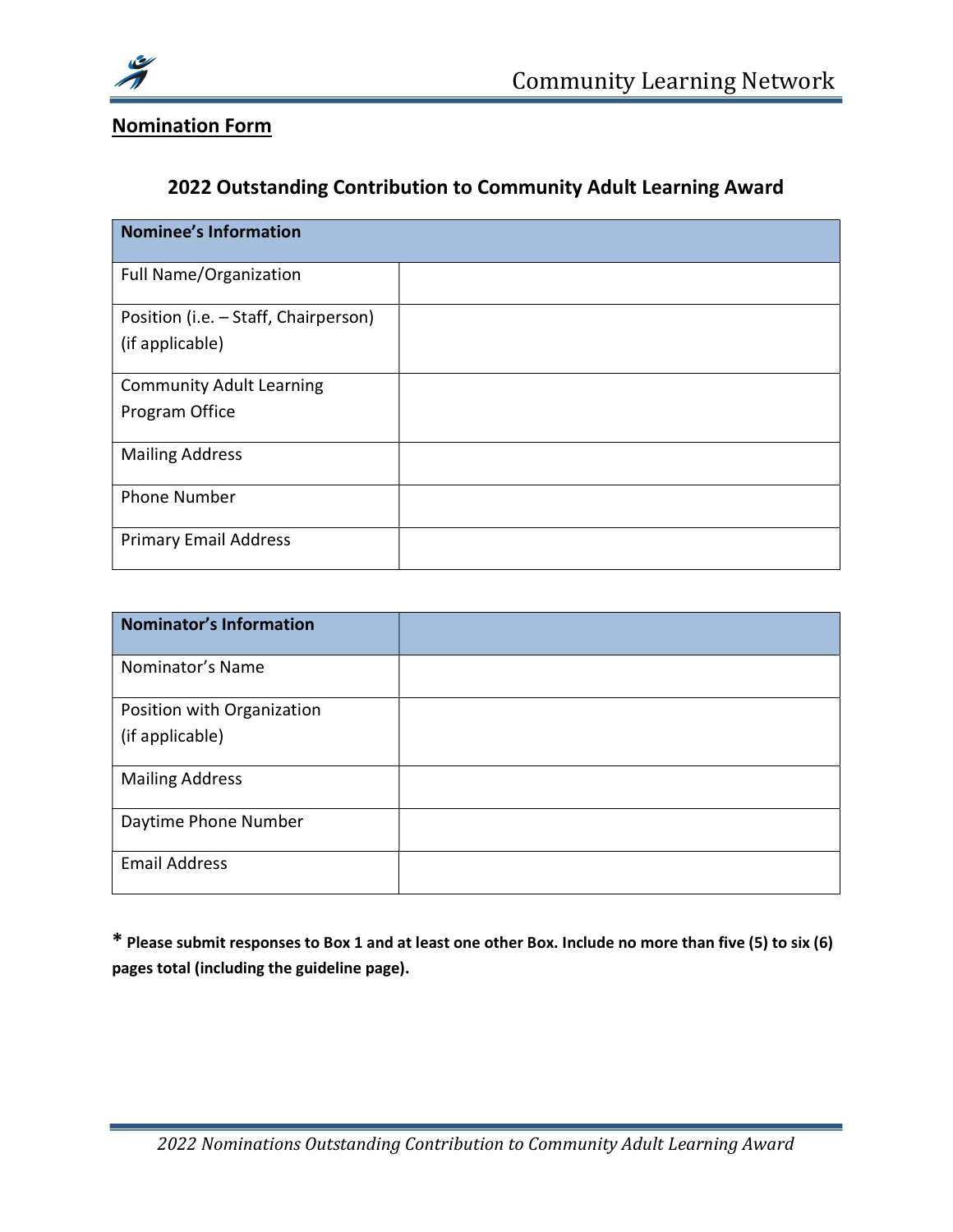

Box 1: The nominee has shown leadership in the adult learning field (between July 2021 and June 2022). (Include one or two specific examples.) (REQUIRED)

Box 2: The nominee has inspired their CALP or community to advance adult learning (July 2021 and June 2022). (Include one or two specific examples.) (Option 1)